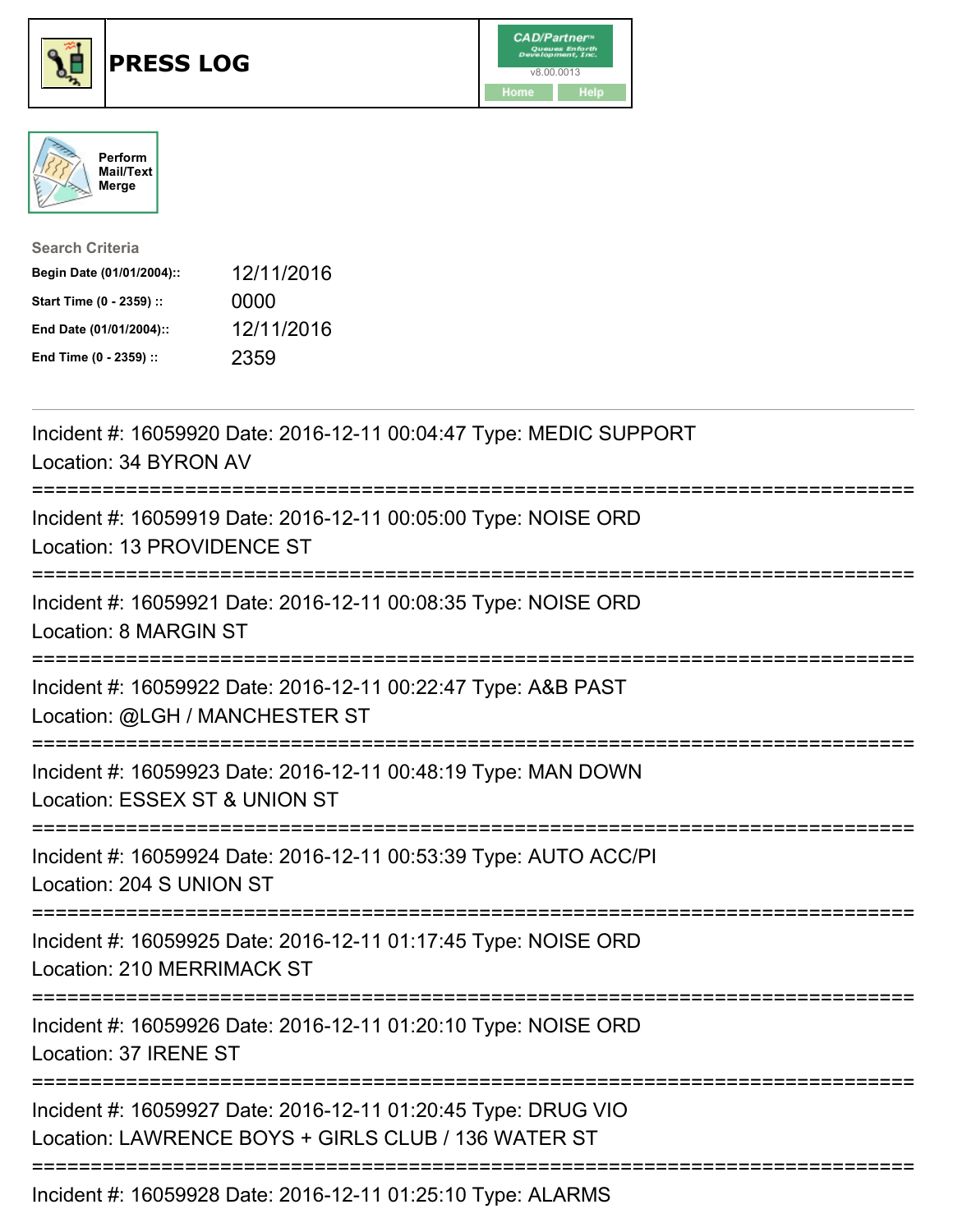| Location: DUNKIN DONUTS / 608 S UNION ST                                                                                |
|-------------------------------------------------------------------------------------------------------------------------|
| Incident #: 16059929 Date: 2016-12-11 01:32:12 Type: AUTO ACC/PI<br>Location: 146 PROSPECT ST                           |
| Incident #: 16059930 Date: 2016-12-11 01:41:52 Type: HIT & RUN M/V<br>Location: 181 NEWBURY ST                          |
| Incident #: 16059931 Date: 2016-12-11 01:44:59 Type: M/V STOP<br>Location: MERRIMACK ST & PARKER ST                     |
| :=====================<br>Incident #: 16059932 Date: 2016-12-11 02:08:33 Type: NOISE ORD<br>Location: 19 BELLEVUE ST #4 |
| Incident #: 16059933 Date: 2016-12-11 02:13:25 Type: M/V STOP<br>Location: FALLS BRIDGE / null                          |
| Incident #: 16059934 Date: 2016-12-11 02:16:42 Type: NOISE ORD<br>Location: 52 MANCHESTER ST FL 2                       |
| Incident #: 16059935 Date: 2016-12-11 02:17:51 Type: DISTURBANCE<br>Location: 351 HAMPSHIRE ST FL 3                     |
| Incident #: 16059936 Date: 2016-12-11 02:21:08 Type: M/V STOP<br>Location: BRADFORD ST & BROADWAY                       |
| Incident #: 16059937 Date: 2016-12-11 02:27:33 Type: M/V STOP<br>Location: 90 LOWELL ST                                 |
| Incident #: 16059938 Date: 2016-12-11 02:29:25 Type: SPECIAL CHECK<br>Location: PARKER ST & SPRINGFIELD ST              |
| Incident #: 16059939 Date: 2016-12-11 02:32:02 Type: M/V STOP<br>Location: BROADWAY & HAVERHILL ST                      |
| Incident #: 16059940 Date: 2016-12-11 02:34:56 Type: ALARMS<br>Location: LAURA DISCOUNT SUPPLY / 128 S BROADWAY         |
| Incident #: 16059942 Date: 2016-12-11 02:37:27 Type: NOISE ORD<br>Location: 94 CAMBRIDGE ST                             |
| Incident #: 16059941 Date: 2016-12-11 02:38:26 Type: NOISE ORD                                                          |

Incident #: 16059941 Date: 2016-12-11 02:38:26 Type: NOISE ORD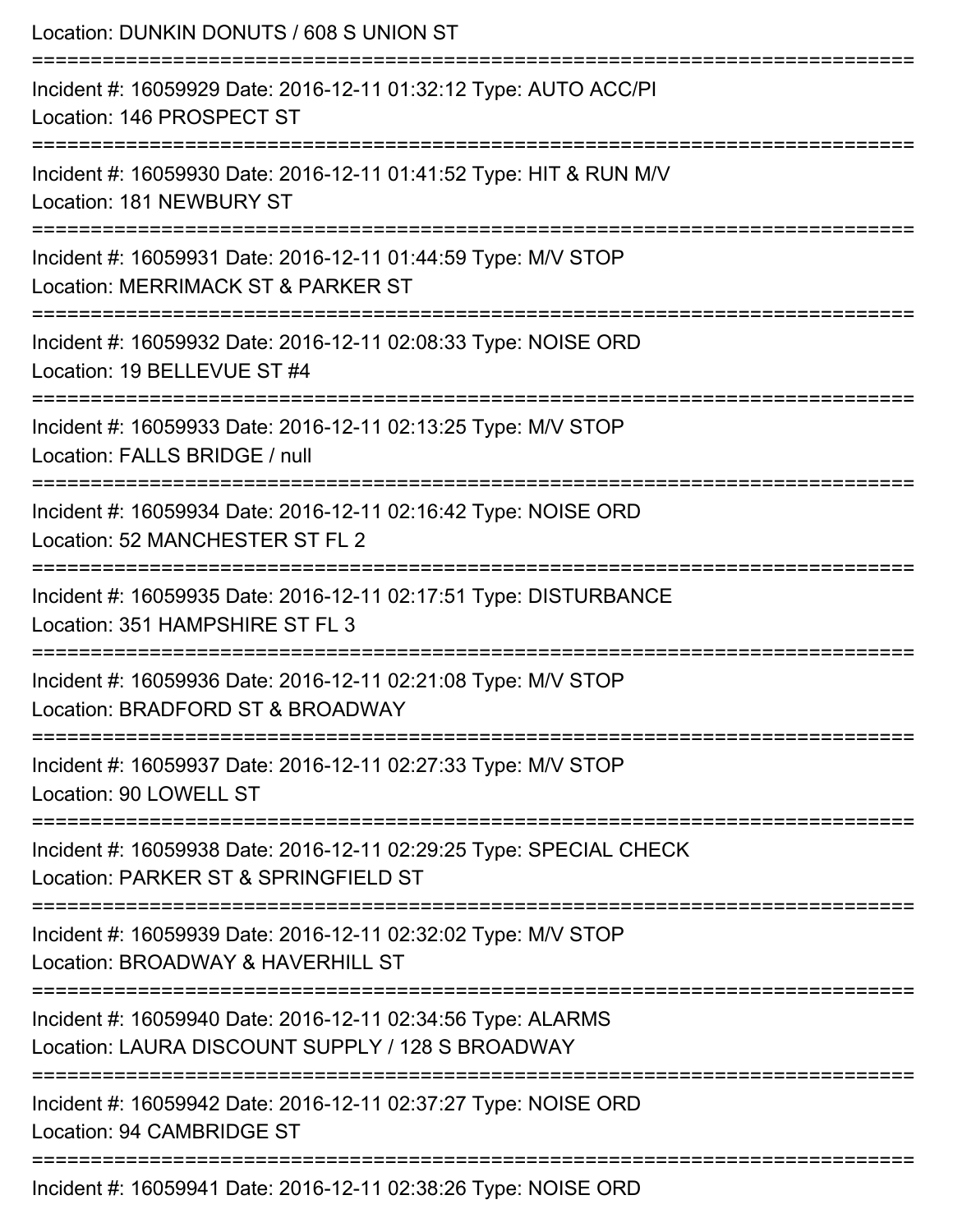| Incident #: 16059943 Date: 2016-12-11 02:43:39 Type: E911 HANGUP<br>Location: 87 ALDER ST                                |
|--------------------------------------------------------------------------------------------------------------------------|
| Incident #: 16059944 Date: 2016-12-11 02:46:21 Type: MV/BLOCKING<br>Location: 15 KENDRICK ST                             |
| Incident #: 16059945 Date: 2016-12-11 02:50:13 Type: UNWANTEDGUEST<br>Location: 28 ALDER ST FL 3                         |
| Incident #: 16059946 Date: 2016-12-11 02:53:13 Type: SUICIDE ATTEMPT<br>Location: 39 E PLATT ST                          |
| Incident #: 16059947 Date: 2016-12-11 02:57:55 Type: NOISE ORD<br>Location: RIVERWALK / 210 MERRIMACK ST                 |
| ==================<br>Incident #: 16059948 Date: 2016-12-11 02:58:27 Type: M/V STOP<br>Location: 17 WOODLAND ST          |
| Incident #: 16059949 Date: 2016-12-11 03:13:30 Type: MEDIC SUPPORT<br>Location: GRUMPYS RESTARAUNT / 91 COMMON ST        |
| Incident #: 16059950 Date: 2016-12-11 03:17:18 Type: NOISE ORD<br>Location: 31 KENDRICK ST FL 2                          |
| Incident #: 16059951 Date: 2016-12-11 03:25:35 Type: MEDIC SUPPORT<br>Location: BUCKLEY GARAGE / AMESBURY ST & COMMON ST |
| Incident #: 16059952 Date: 2016-12-11 03:31:30 Type: DISTURBANCE<br>Location: 62 DORCHESTER ST                           |
| Incident #: 16059953 Date: 2016-12-11 03:39:21 Type: M/V STOP<br>Location: JAMAICA ST & S UNION ST                       |
| Incident #: 16059954 Date: 2016-12-11 03:41:19 Type: AUTO ACC/PI<br>Location: 84 MARGIN ST                               |
| Incident #: 16059955 Date: 2016-12-11 04:07:31 Type: NOISE ORD<br>Location: 333 HAVERHILL ST FL 1                        |
| Incident #: 16059956 Date: 2016-12-11 04:38:11 Type: AUTO ACC/PI                                                         |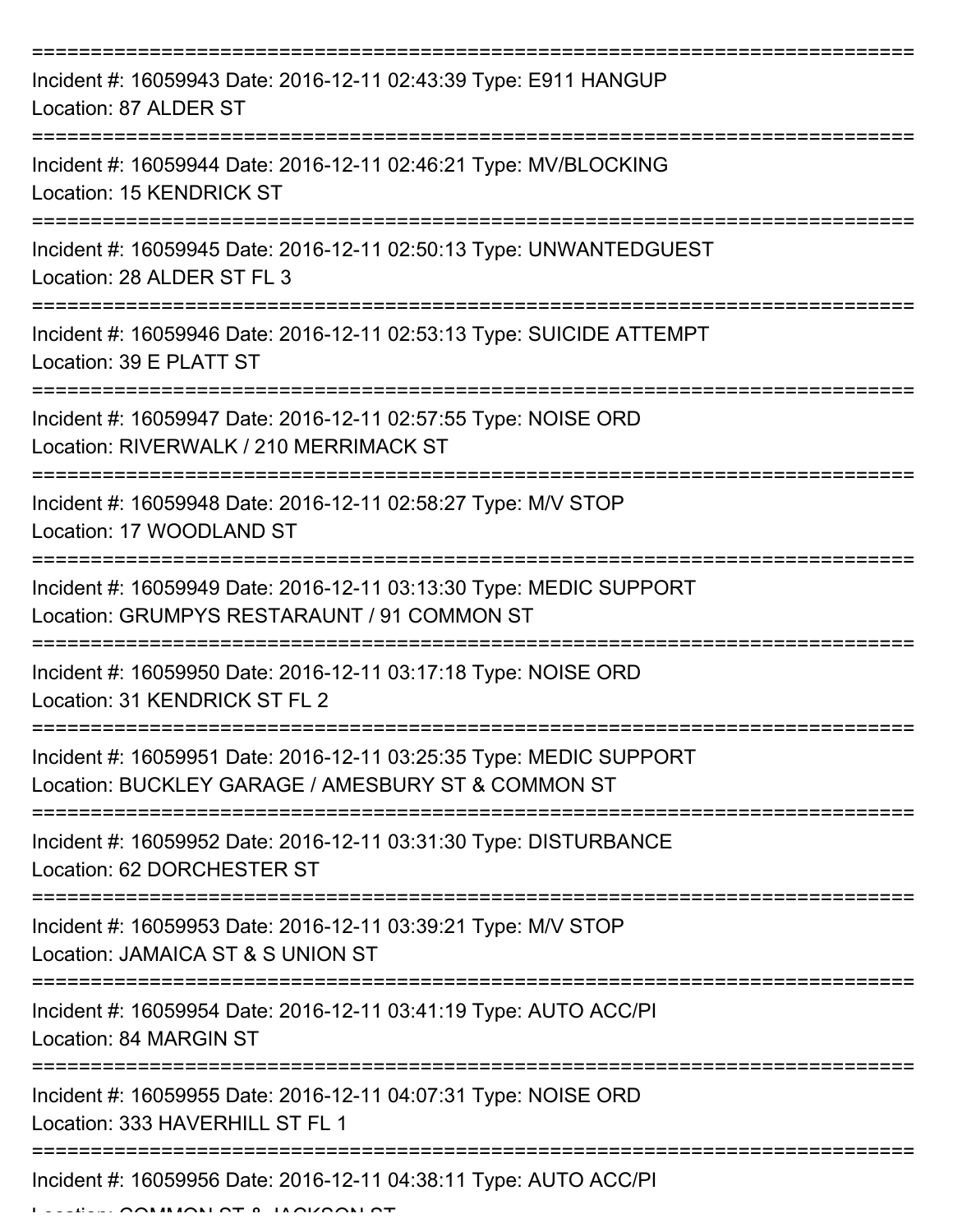| Incident #: 16059957 Date: 2016-12-11 04:45:23 Type: DOMESTIC/PROG<br>Location: 181 ARLINGTON ST #10                    |
|-------------------------------------------------------------------------------------------------------------------------|
| Incident #: 16059958 Date: 2016-12-11 06:26:39 Type: NEIGHBOR PROB<br>Location: 129 WATER ST FL 1                       |
| Incident #: 16059959 Date: 2016-12-11 06:52:20 Type: MISSING PERS<br><b>Location: 13 CHAMPLAIN AV</b>                   |
| Incident #: 16059960 Date: 2016-12-11 07:11:17 Type: NOISE ORD<br>Location: LAWRENCE DENTAL ASSOC. / 314 ESSEX ST       |
| Incident #: 16059961 Date: 2016-12-11 07:25:41 Type: UNKNOWN PROB<br>Location: 130 SPRINGFIELD ST                       |
| Incident #: 16059962 Date: 2016-12-11 07:44:27 Type: M/V STOP<br>Location: 10 EMBANKMENT RD<br>-------------            |
| Incident #: 16059963 Date: 2016-12-11 07:45:40 Type: M/V STOP<br>Location: BROADWAY & ESSEX ST                          |
| Incident #: 16059964 Date: 2016-12-11 08:09:23 Type: TRESPASSING<br>Location: LEVIS, J.J. PAPER COMPANY / 12 METHUEN ST |
| Incident #: 16059965 Date: 2016-12-11 08:16:01 Type: PARK & WALK<br>Location: 0 BROADWAY                                |
| Incident #: 16059966 Date: 2016-12-11 08:17:33 Type: M/V STOP<br>Location: BROADWAY & COMMON ST                         |
| Incident #: 16059967 Date: 2016-12-11 08:19:05 Type: STOL/MV/PAS<br>Location: 71 WEST ST                                |
| Incident #: 16059968 Date: 2016-12-11 09:07:53 Type: A&B PAST<br>Location: 23 KENDALL ST                                |
| Incident #: 16059969 Date: 2016-12-11 09:15:08 Type: KEEP PEACE<br>Location: 254 JACKSON ST FL 2ND                      |
| Incident #: 16059970 Date: 2016-12-11 09:32:19 Type: AUTO ACC/NO PI                                                     |

Location: ESSEY ST & HINHON ST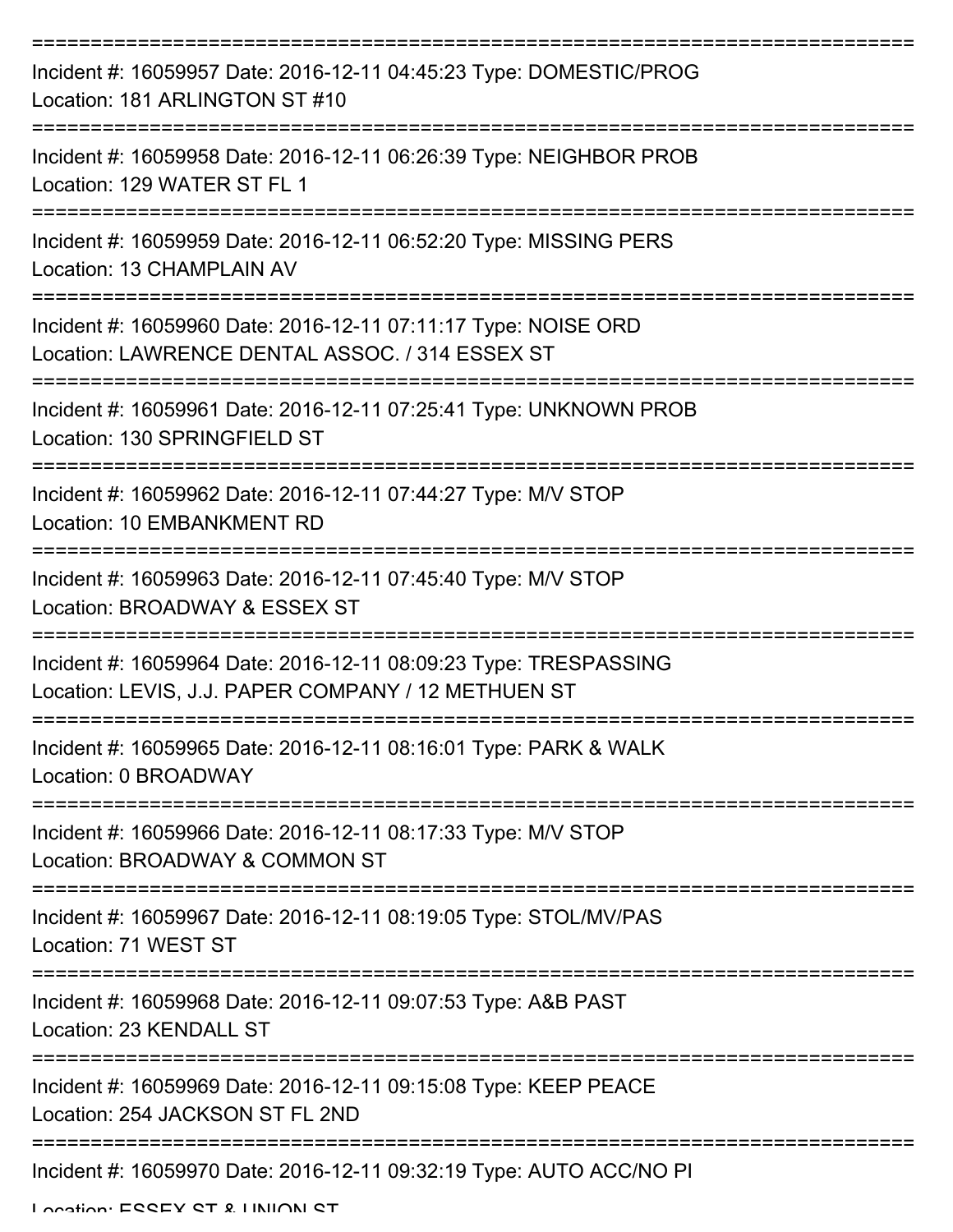| Incident #: 16059971 Date: 2016-12-11 09:38:05 Type: DISTURBANCE<br>Location: 231 FERRY ST                  |
|-------------------------------------------------------------------------------------------------------------|
| Incident #: 16059972 Date: 2016-12-11 09:43:28 Type: M/V STOP<br>Location: BROADWAY & LOWELL ST             |
| Incident #: 16059973 Date: 2016-12-11 10:19:56 Type: NOISE ORD<br>Location: 7 BENNINGTON ST                 |
| Incident #: 16059974 Date: 2016-12-11 10:23:23 Type: ALARM/BURG<br>Location: BANK OF AMERICA / 257 ESSEX ST |
| Incident #: 16059975 Date: 2016-12-11 10:32:57 Type: M/V STOP<br>Location: AMESBURY ST & LOWELL ST          |
| Incident #: 16059976 Date: 2016-12-11 10:34:58 Type: SUS PERS/MV<br>Location: 360 BROADWAY                  |
| Incident #: 16059977 Date: 2016-12-11 10:53:33 Type: M/V STOP<br>Location: CAMBRIDGE ST & WINTHROP AV       |
| Incident #: 16059979 Date: 2016-12-11 11:01:47 Type: M/V STOP<br>Location: LOWELL ST & OXFORD ST            |
| Incident #: 16059978 Date: 2016-12-11 11:02:26 Type: M/V STOP<br>Location: BOXFORD ST & WINTHROP AV         |
| Incident #: 16059980 Date: 2016-12-11 11:18:04 Type: B&E/MV/PAST<br>Location: 97 WOODLAND ST                |
| Incident #: 16059981 Date: 2016-12-11 11:35:59 Type: M/V STOP<br>Location: LOWELL ST & OXFORD ST            |
| Incident #: 16059982 Date: 2016-12-11 11:42:01 Type: GUN CALL<br>Location: LOWELL ST & OXFORD ST            |
| Incident #: 16059983 Date: 2016-12-11 11:48:00 Type: M/V STOP<br><b>Location: SHATTUCK ST</b>               |
| Incident #: 16059984 Date: 2016-12-11 11:56:40 Type: M/V STOP<br>Location: CARVER ST & MERRIMACK ST         |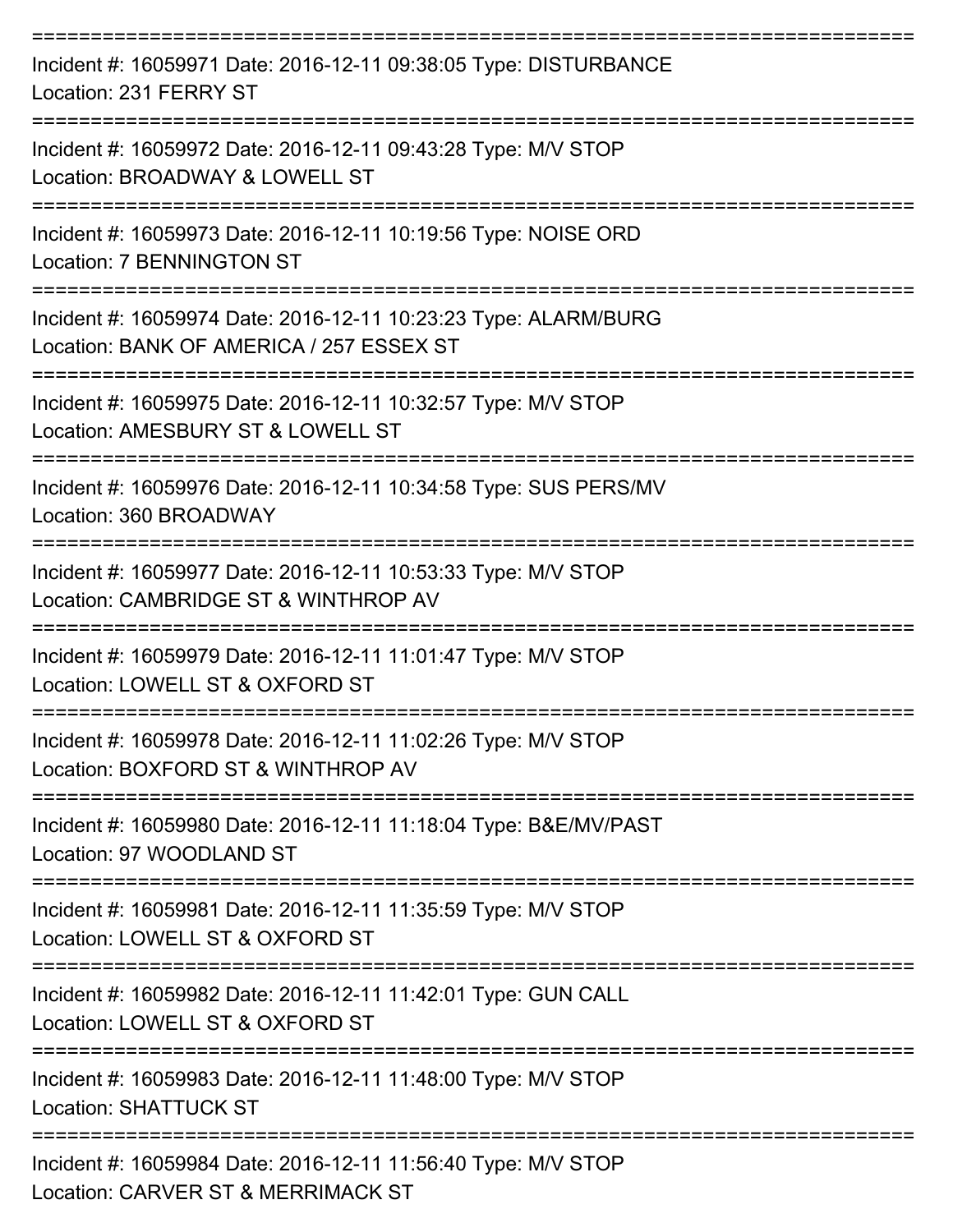| Incident #: 16059985 Date: 2016-12-11 12:01:56 Type: M/V STOP<br>Location: MARKET ST & PARKER ST                              |
|-------------------------------------------------------------------------------------------------------------------------------|
| =========================<br>Incident #: 16059987 Date: 2016-12-11 12:05:32 Type: M/V STOP<br>Location: LOWELL ST & OXFORD ST |
| Incident #: 16059986 Date: 2016-12-11 12:06:01 Type: E911 HANGUP<br>Location: 48 OLIVE AV FL 1ST FL<br>==================     |
| Incident #: 16059988 Date: 2016-12-11 12:15:46 Type: M/V STOP<br>Location: LOWELL ST & OXFORD ST                              |
| Incident #: 16059989 Date: 2016-12-11 12:18:21 Type: ALARM/BURG<br>Location: 37 GRANVILLE ST                                  |
| Incident #: 16059990 Date: 2016-12-11 12:20:24 Type: RECOV/STOL/MV<br>Location: 51 ESSEX ST                                   |
| Incident #: 16059991 Date: 2016-12-11 12:23:01 Type: SUS PERS/MV<br>Location: 33 EXETER ST<br>==============================  |
| Incident #: 16059992 Date: 2016-12-11 12:26:46 Type: ALARM/BURG<br>Location: DOCTOR'S CENTER / 100 AMESBURY ST                |
| Incident #: 16059993 Date: 2016-12-11 12:38:57 Type: M/V STOP<br>Location: LOWELL ST & OXFORD ST                              |
| Incident #: 16059994 Date: 2016-12-11 12:40:14 Type: M/V STOP<br>Location: LOWELL ST & OXFORD ST                              |
| Incident #: 16059995 Date: 2016-12-11 12:48:50 Type: DRUG OVERDOSE<br>Location: BOSTON MARKET / 435 WINTHROP AV               |
| Incident #: 16059996 Date: 2016-12-11 12:54:03 Type: KEEP PEACE<br>Location: 23 KENDALL ST FL 1ST                             |
| Incident #: 16059997 Date: 2016-12-11 13:12:56 Type: LIC PLATE STO<br>Location: 673 ESSEX ST #4-10                            |
| Incident #: 16059998 Date: 2016-12-11 13:16:33 Type: M/V STOP<br>Location: LAWRENCE ST & PARK ST                              |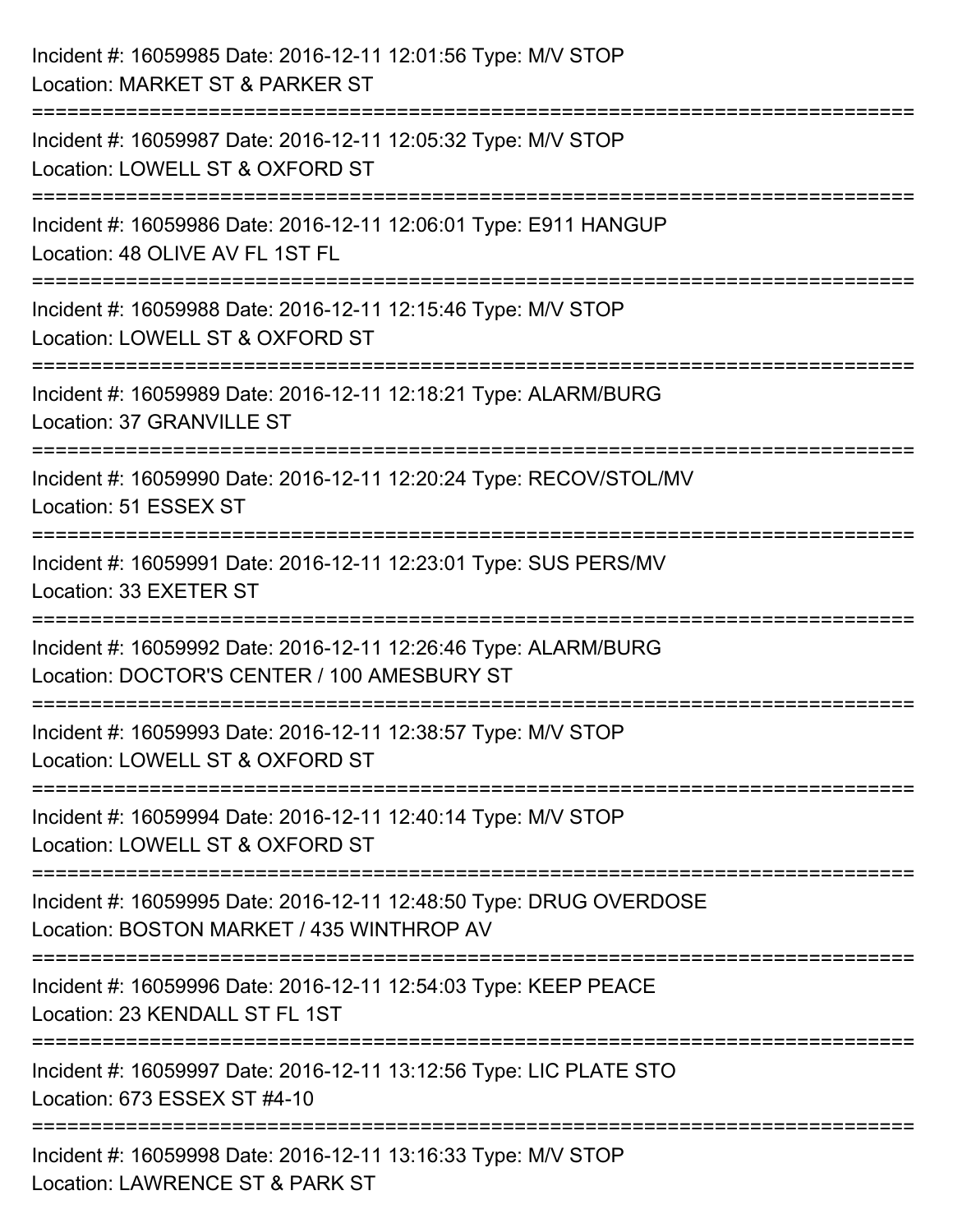| Incident #: 16059999 Date: 2016-12-11 13:20:12 Type: MEDIC SUPPORT<br>Location: BARBER SHOP / 523 S UNION ST                                        |
|-----------------------------------------------------------------------------------------------------------------------------------------------------|
| Incident #: 16060000 Date: 2016-12-11 13:27:19 Type: ALARM/BURG<br>Location: RASTELLO RESD. / 37 GRANVILLE ST                                       |
| Incident #: 16060002 Date: 2016-12-11 13:34:16 Type: LOST PROPERTY<br>Location: LAWRENCE GENERAL HOSPITAL / 1 GENERAL ST                            |
| Incident #: 16060001 Date: 2016-12-11 13:36:16 Type: NOISE ORD<br>Location: 34 PARKER ST                                                            |
| Incident #: 16060003 Date: 2016-12-11 13:48:04 Type: UNWANTEDGUEST<br>Location: 52 MARGIN ST FL 4TH                                                 |
| Incident #: 16060004 Date: 2016-12-11 13:56:05 Type: AUTO ACC/NO PI<br>Location: 159 WATER ST                                                       |
| Incident #: 16060005 Date: 2016-12-11 14:15:12 Type: LIC PLATE STO<br>Location: 63 MILTON ST                                                        |
| Incident #: 16060006 Date: 2016-12-11 14:22:59 Type: M/V STOP<br>Location: ESSEX & GENERAL                                                          |
| Incident #: 16060007 Date: 2016-12-11 14:36:26 Type: M/V STOP<br>Location: BROADWAY & CONCORD ST                                                    |
| Incident #: 16060008 Date: 2016-12-11 14:37:24 Type: ALARM/BURG<br>Location: RASTELLO RESD / 37 GRANVILLE ST<br>=================================== |
| Incident #: 16060009 Date: 2016-12-11 14:41:02 Type: SUS PERS/MV<br>Location: LINDEN ST & PEARL ST                                                  |
| Incident #: 16060010 Date: 2016-12-11 14:50:44 Type: STOL/MV/PAS<br>Location: 11 EMBANKMENT RD<br>------------                                      |
| Incident #: 16060011 Date: 2016-12-11 15:13:16 Type: SUS PERS/MV<br>Location: 199 BOXFORD ST                                                        |
| Incident #: 16060012 Date: 2016-12-11 15:24:45 Type: INVESTIGATION<br>Location: 81 TREMONT ST #2                                                    |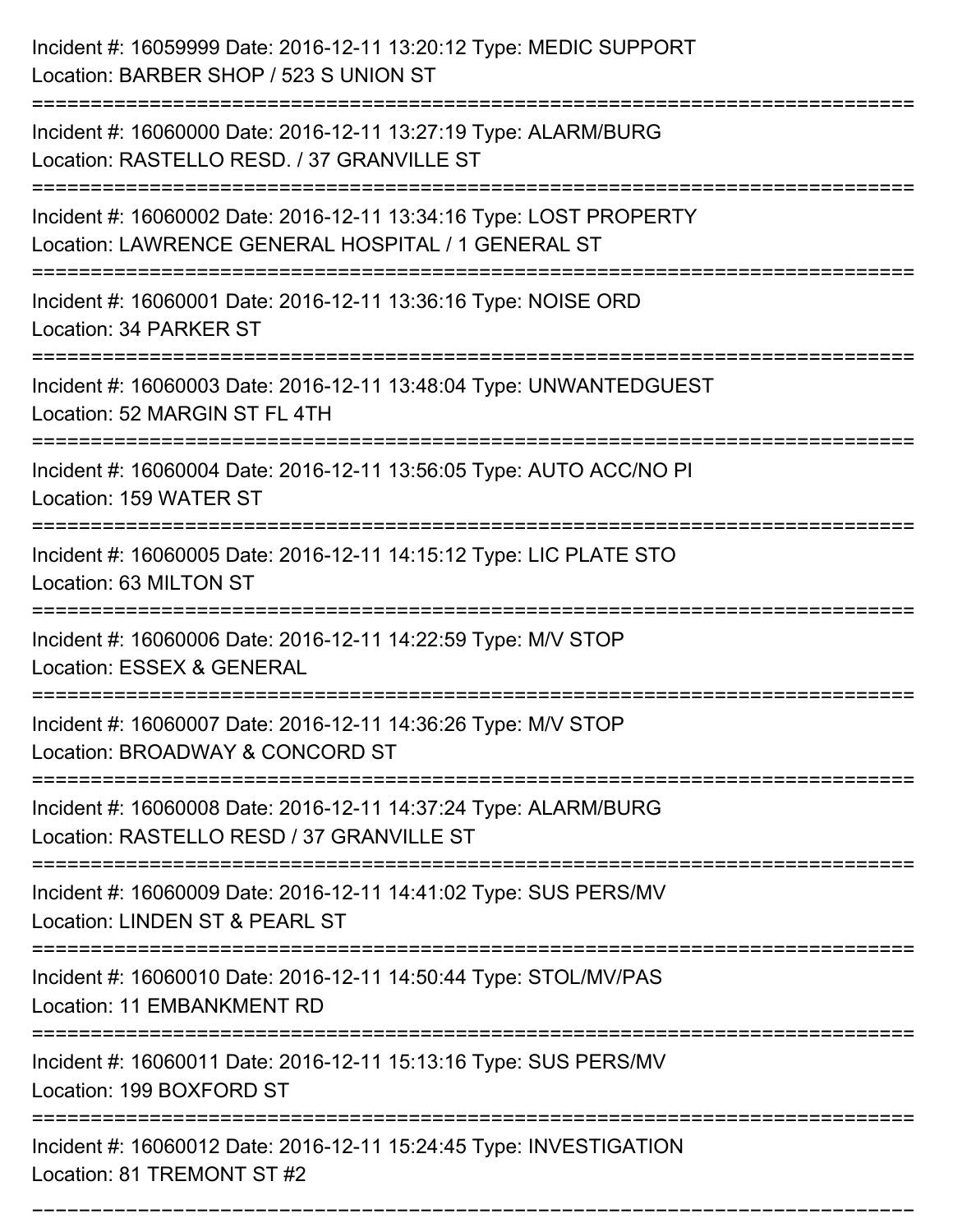| Incident #: 16060013 Date: 2016-12-11 15:29:52 Type: KEEP PEACE<br>Location: 649 ESSEX ST                                    |
|------------------------------------------------------------------------------------------------------------------------------|
| Incident #: 16060014 Date: 2016-12-11 15:40:16 Type: ALARM/BURG<br>Location: COMPARE AUTO SALES / 479 BROADWAY               |
| Incident #: 16060015 Date: 2016-12-11 15:46:02 Type: MEDIC SUPPORT<br>Location: 109 LAWRENCE ST                              |
| Incident #: 16060016 Date: 2016-12-11 15:51:55 Type: ALARM/BURG<br>Location: CONCORD ELECTRIC SUPPLY / 2 DRACUT ST           |
| Incident #: 16060017 Date: 2016-12-11 15:56:14 Type: DOMESTIC/PROG<br>Location: 248 BROADWAY #11                             |
| Incident #: 16060018 Date: 2016-12-11 16:06:22 Type: DOMESTIC/PROG<br>Location: 21 HANCOCK ST                                |
| Incident #: 16060019 Date: 2016-12-11 16:18:13 Type: ALARM/BURG<br>Location: LA NAEIONAL (ENVIOS DE VALORES / 233 BROADWAY   |
| Incident #: 16060020 Date: 2016-12-11 16:19:07 Type: M/V STOP<br>Location: COMMON ST & HAMPSHIRE ST                          |
| Incident #: 16060021 Date: 2016-12-11 16:20:00 Type: KEEP PEACE<br>Location: DOLLAR DEALS / 700 ESSEX ST                     |
| Incident #: 16060022 Date: 2016-12-11 16:22:31 Type: M/V STOP<br>Location: FRANKLIN ST & LOWELL ST                           |
| Incident #: 16060023 Date: 2016-12-11 16:33:08 Type: SUS PERS/MV<br>Location: 99 AMESBURY ST                                 |
| Incident #: 16060024 Date: 2016-12-11 17:27:19 Type: M/V STOP<br>Location: BROADWAY & HAVERHILL ST                           |
| =====================<br>Incident #: 16060025 Date: 2016-12-11 17:28:47 Type: M/V STOP<br>Location: COMMON ST & HAMPSHIRE ST |
| Incident #: 16060026 Date: 2016-12-11 17:30:07 Type: ALARMS<br>Location: 233 BROADWAY                                        |
|                                                                                                                              |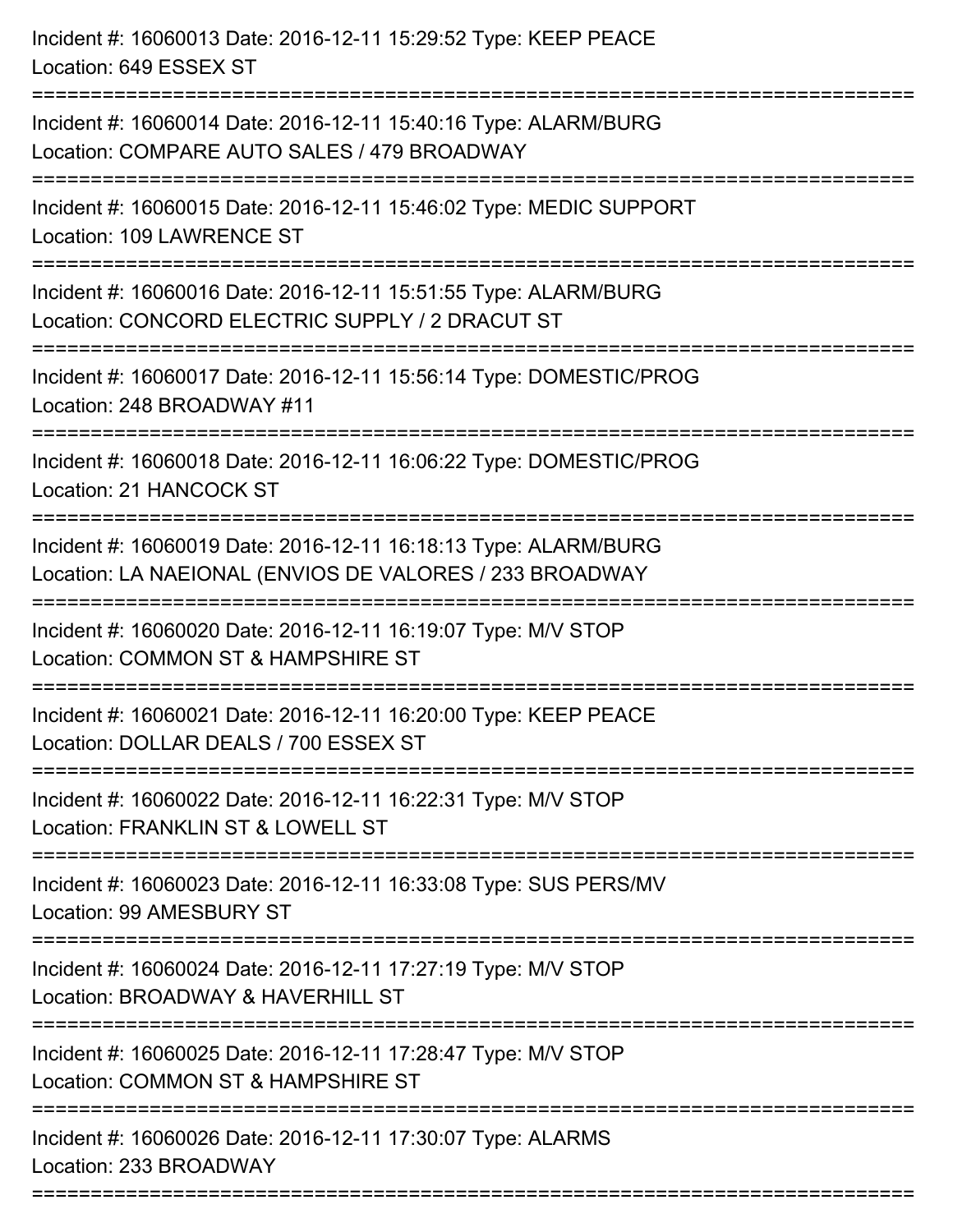Location: METHUEN ST & UNION ST =========================================================================== Incident #: 16060028 Date: 2016-12-11 17:44:59 Type: DISTURBANCE Location: 50 1/2 COMMON ST #2 FL 1 =========================================================================== Incident #: 16060029 Date: 2016-12-11 18:11:05 Type: M/V STOP Location: ESSEX ST & HAMPSHIRE ST =========================================================================== Incident #: 16060030 Date: 2016-12-11 18:16:56 Type: M/V STOP Location: 11 LAWRENCE ST =========================================================================== Incident #: 16060031 Date: 2016-12-11 18:17:38 Type: M/V STOP Location: AMESBURY ST & COMMON ST =========================================================================== Incident #: 16060033 Date: 2016-12-11 18:20:53 Type: CK WELL BEING Location: 31 CLIFTON ST =========================================================================== Incident #: 16060032 Date: 2016-12-11 18:22:12 Type: M/V STOP Location: BROADWAY & CONCORD ST =========================================================================== Incident #: 16060034 Date: 2016-12-11 18:23:40 Type: M/V STOP Location: AMESBURY ST & ESSEX ST =========================================================================== Incident #: 16060035 Date: 2016-12-11 18:24:16 Type: MEDIC SUPPORT Location: 225 LAWRENCE ST =========================================================================== Incident #: 16060036 Date: 2016-12-11 18:29:01 Type: DISORDERLY Location: 10 ROWE ST =========================================================================== Incident #: 16060037 Date: 2016-12-11 18:32:02 Type: M/V STOP Location: CANAL ST & UNION ST =========================================================================== Incident #: 16060038 Date: 2016-12-11 18:37:22 Type: M/V STOP Location: LAWRENCE ST & PARK ST =========================================================================== Incident #: 16060039 Date: 2016-12-11 18:43:22 Type: SUS PERS/MV Location: 16 HUSE ST =========================================================================== Incident #: 16060040 Date: 2016-12-11 18:51:28 Type: M/V STOP Location: ESSEX ST & FRANKLIN ST ===========================================================================

Incident #: 16060041 Date: 2016 12 11 16:51:56 Type: 2016 12 11 12 12 13 14:51:56 Type: 2016 12 14:51:56 Type:<br>.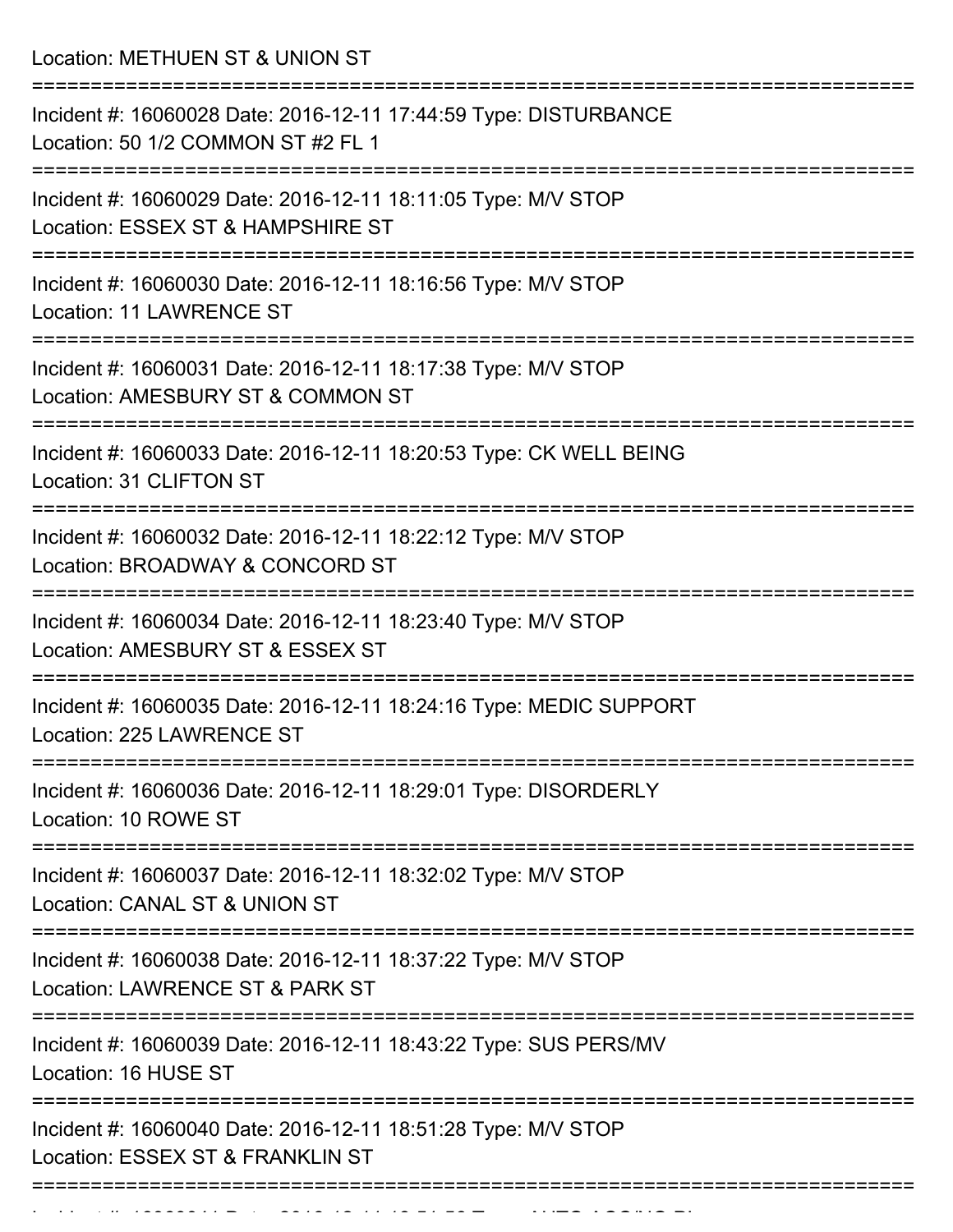Location: TACOS LUPITA / 505 BROADWAY =========================================================================== Incident #: 16060042 Date: 2016-12-11 19:02:51 Type: STOL/MV/PAS Location: 31 WOODLAND ST =========================================================================== Incident #: 16060043 Date: 2016-12-11 19:25:38 Type: NOISE ORD Location: 14 BEACON ST #15 FL 2 =========================================================================== Incident #: 16060044 Date: 2016-12-11 19:49:57 Type: M/V STOP Location: BOEHM ST & PROSPECT ST =========================================================================== Incident #: 16060045 Date: 2016-12-11 20:01:41 Type: A&B PAST Location: 501 ANDOVER ST =========================================================================== Incident #: 16060046 Date: 2016-12-11 20:16:34 Type: HIT & RUN M/V Location: E. HAVERHILL & PROSPECT =========================================================================== Incident #: 16060047 Date: 2016-12-11 20:18:14 Type: HIT & RUN M/V Location: 179 WATER ST =========================================================================== Incident #: 16060048 Date: 2016-12-11 20:37:00 Type: MEDIC SUPPORT Location: 220 MERRIMACK ST #518 =========================================================================== Incident #: 16060049 Date: 2016-12-11 20:59:27 Type: LOUD NOISE Location: 14 BEACON ST #15 =========================================================================== Incident #: 16060050 Date: 2016-12-11 21:07:16 Type: M/V STOP Location: PARKER ST & SALEM ST =========================================================================== Incident #: 16060051 Date: 2016-12-11 21:09:21 Type: M/V STOP Location: BOWDOIN ST & S BROADWAY =========================================================================== Incident #: 16060052 Date: 2016-12-11 21:38:19 Type: GENERAL SERV Location: 75 BUNKERHILL ST FL 2 =========================================================================== Incident #: 16060053 Date: 2016-12-11 21:48:58 Type: KIDNAP/PAST Location: 1 TREMONT ST =========================================================================== Incident #: 16060054 Date: 2016-12-11 22:11:50 Type: LOUD NOISE Location: ANDOVER ST & S UNION ST ============================